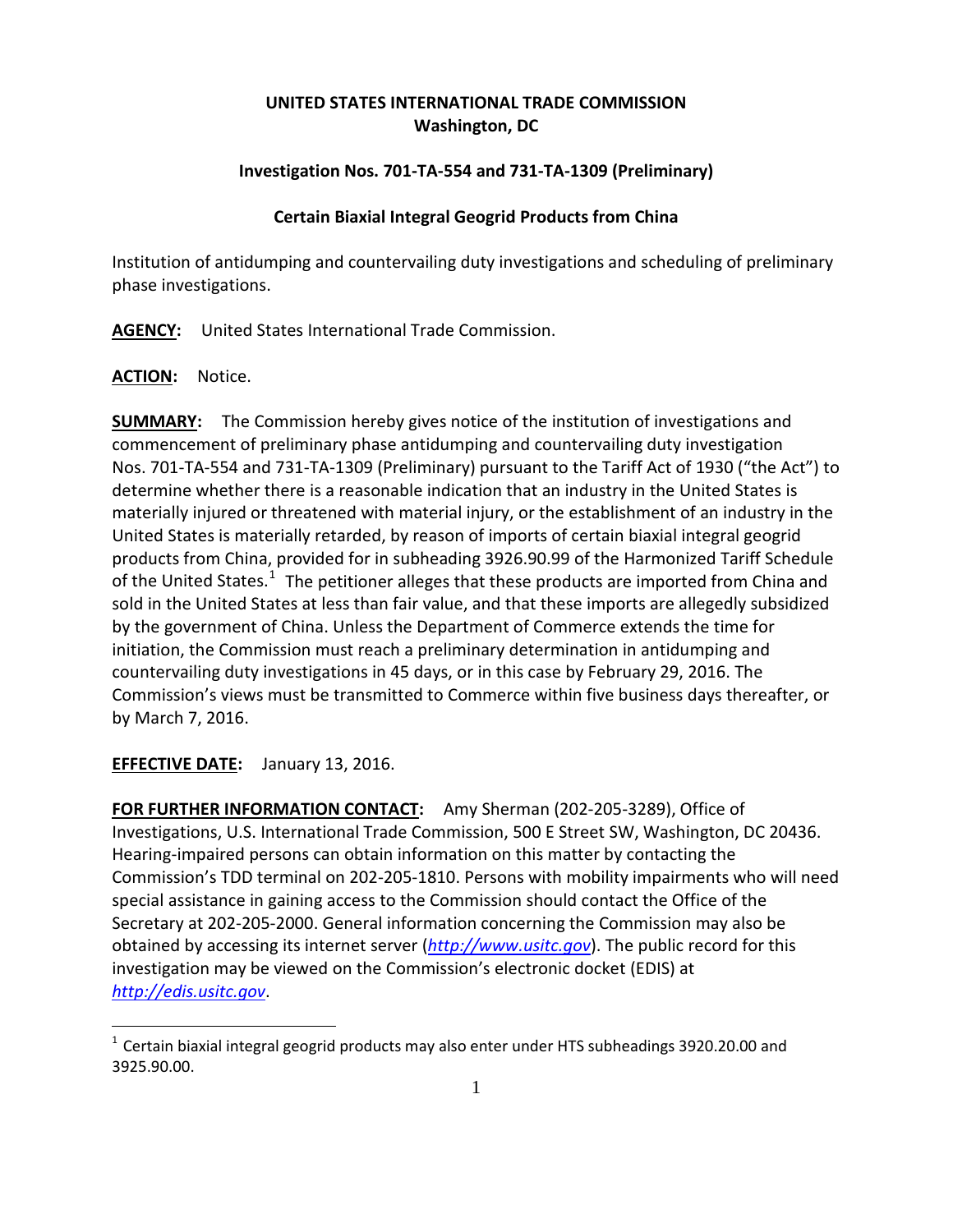#### **SUPPLEMENTARY INFORMATION:**

**Background.**--These investigations are being instituted, pursuant to sections 703(a) and 733(a) of the Tariff Act of 1930 (19 U.S.C. §§ 1671b(a) and 1673b(a)), in response to a petition filed on January 13, 2016, by Tensar Corporation, Morrow, Georgia.

For further information concerning the conduct of these investigations and rules of general application, consult the Commission's Rules of Practice and Procedure, part 201, subparts A and B (19 CFR part 201), and part 207, subparts A and B (19 CFR part 207).

**Participation in the investigation and public service list.**--Persons (other than petitioners) wishing to participate in the investigations as parties must file an entry of appearance with the Secretary to the Commission, as provided in sections 201.11 and 207.10 of the Commission's rules, not later than seven days after publication of this notice in the *Federal Register*. Industrial users and (if the merchandise under investigation is sold at the retail level) representative consumer organizations have the right to appear as parties in Commission antidumping duty and countervailing duty investigations. The Secretary will prepare a public service list containing the names and addresses of all persons, or their representatives, who are parties to these investigations upon the expiration of the period for filing entries of appearance.

**Limited disclosure of business proprietary information (BPI) under an administrative protective order (APO) and BPI service list.**--Pursuant to section 207.7(a) of the Commission's rules, the Secretary will make BPI gathered in these investigations available to authorized applicants representing interested parties (as defined in 19 U.S.C. § 1677(9)) who are parties to the investigations under the APO issued in the investigations, provided that the application is made not later than seven days after the publication of this notice in the *Federal Register*. A separate service list will be maintained by the Secretary for those parties authorized to receive BPI under the APO.

**Conference.**--The Commission's Director of Investigations has scheduled a conference in connection with these investigations for 9:30 a.m. on February 3, 2016, at the U.S. International Trade Commission Building, 500 E Street SW, Washington, DC. Requests to appear at the conference should be emailed to [William.bishop@usitc.gov](mailto:William.bishop@usitc.gov) and [Sharon.bellamy@usitc.gov](mailto:Sharon.bellamy@usitc.gov)) (DO NOT FILE ON EDIS) on or before February 1, 2016. Parties in support of the imposition of countervailing and antidumping duties in these investigations and parties in opposition to the imposition of such duties will each be collectively allocated one hour within which to make an oral presentation at the conference. A nonparty who has testimony that may aid the Commission's deliberations may request permission to present a short statement at the conference.

**Written submissions.**--As provided in sections 201.8 and 207.15 of the Commission's rules, any person may submit to the Commission on or before February 8, 2016, a written brief containing information and arguments pertinent to the subject matter of the investigations.